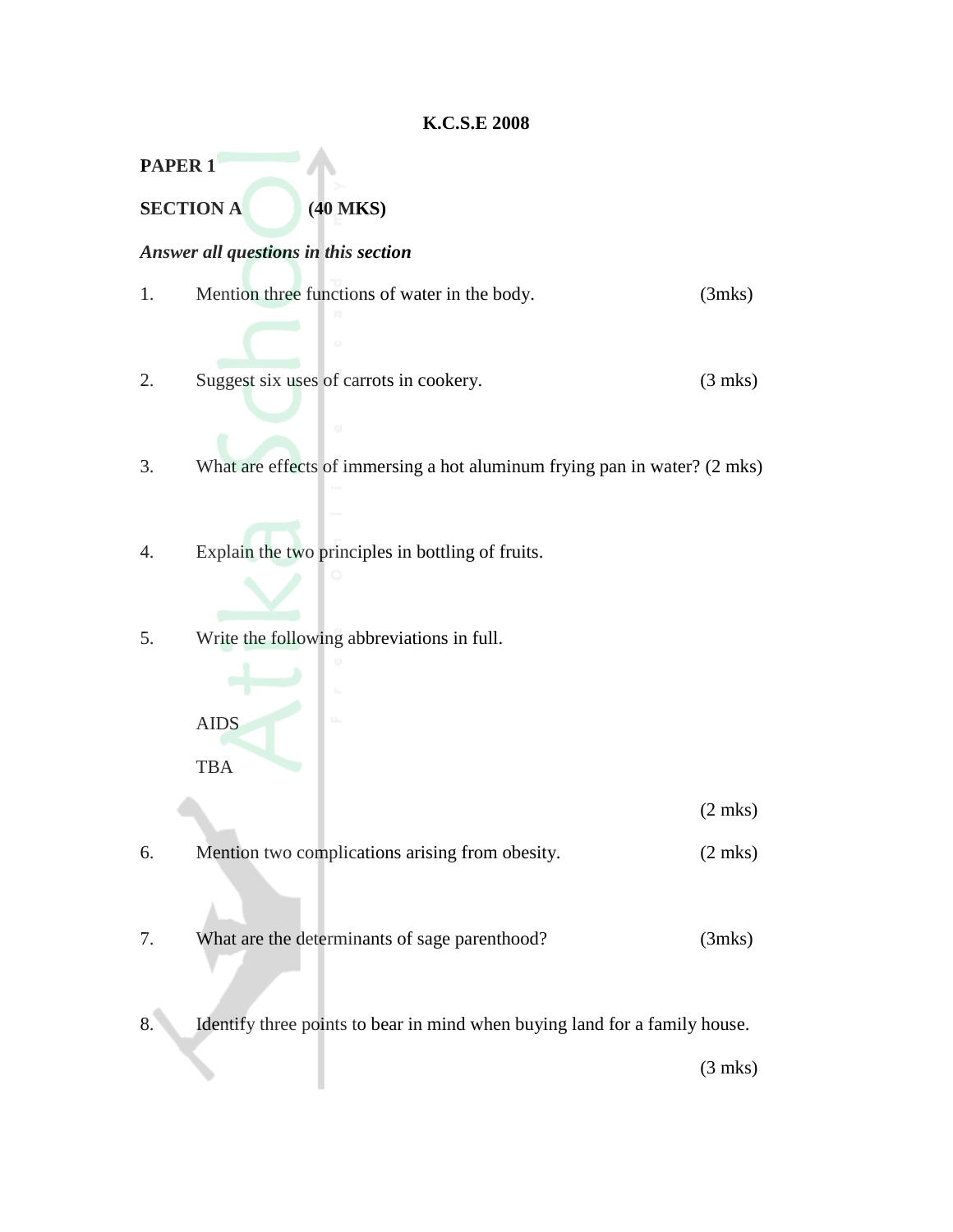9. What measures would one take to control bedbugs in a house? (3 mks) 10. Give three advantages of using credit cards (3 mks) 11. Name four fabrics that should be wrung during laundering (2mks) 12. State three function of pressing cloth (3 mks) 13. State two functions of a seam ripper (2 mks) 14. Identify six ways of finishing the trill of a nightdress (2 mks) 15. Give two reasons for interfacing a garment (2mks). 16. Differentiate between natural and man-made fibres (2 mks)

## **SECTION B (20 MARKS)**

#### **COMPULSORY**

- 17. You are preparing for the school's prize giving day.
	- a) Describe the method you would use to clean a varnished wooden table to be used for the occasion (6 mks)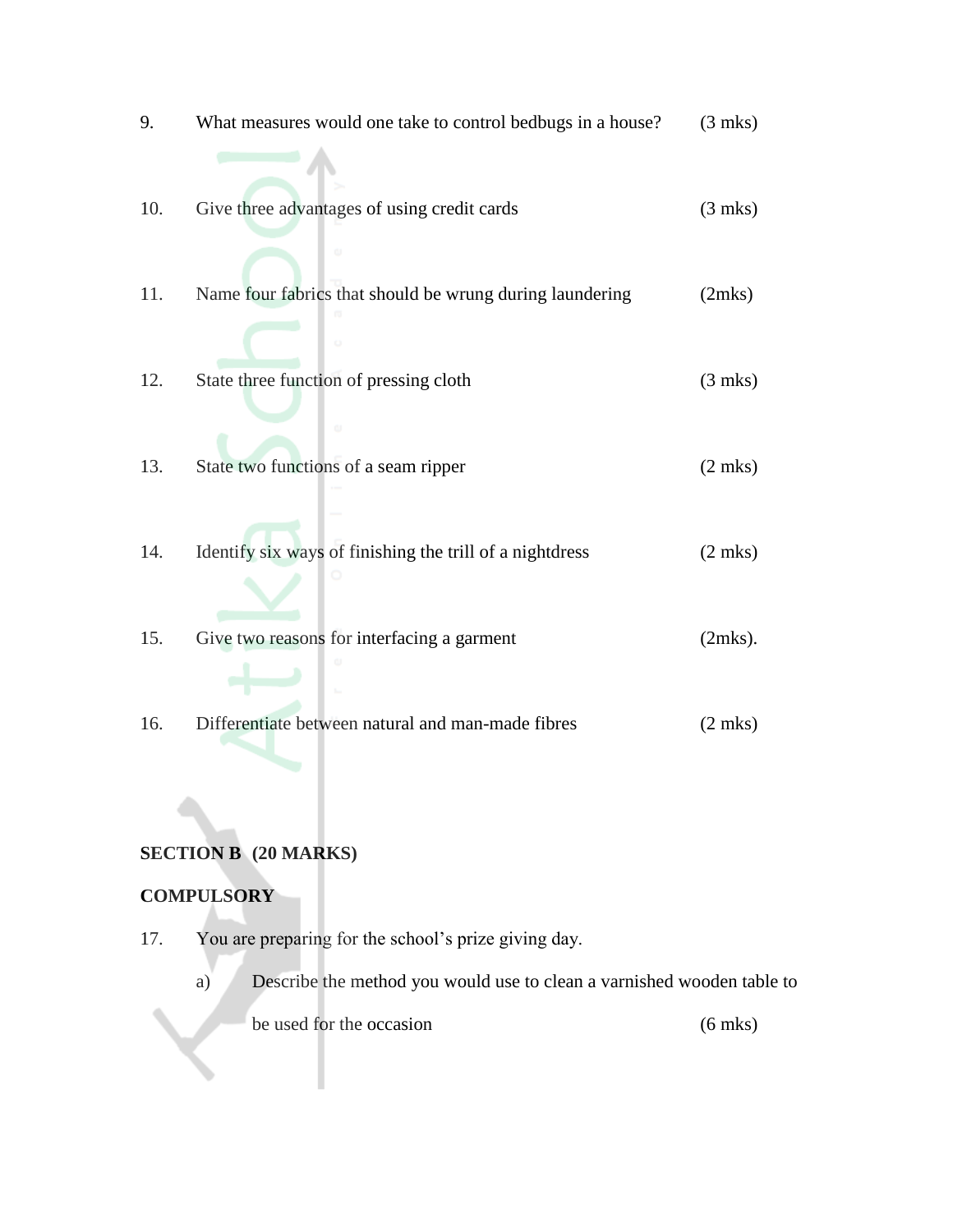b) Give six rules you would observe when removing stains from table napkins to be used for the occasion (6 mks) c) Outline the procedure you would use when cleaning a toilet to be used by the gust of honour. (8 mks) **SECTION C (40 MKS)** *Answer any two questions from this .* 18. a) what do the following terms mean in meal planning and management? i) Accompaniment (1 mk) ii) Accompaniment (1 mk) iii) Flavourings (1 mk) 19. a) give four reasons for proper drainage in a home (4 mks) b) Explain three disadvantages of open drainage in an area (8 mks) c) Suggest eight measures to take in prevention and control of typhoid (8 mks) 20. a) List six types of sleeves (3 mks) b) Identify three types of sleeve openings (3 mks) c) Give three features of a well cut out crown of a sleeve. (3 mks) d) Describe the process of setting in a plain sleeve. (11 mks)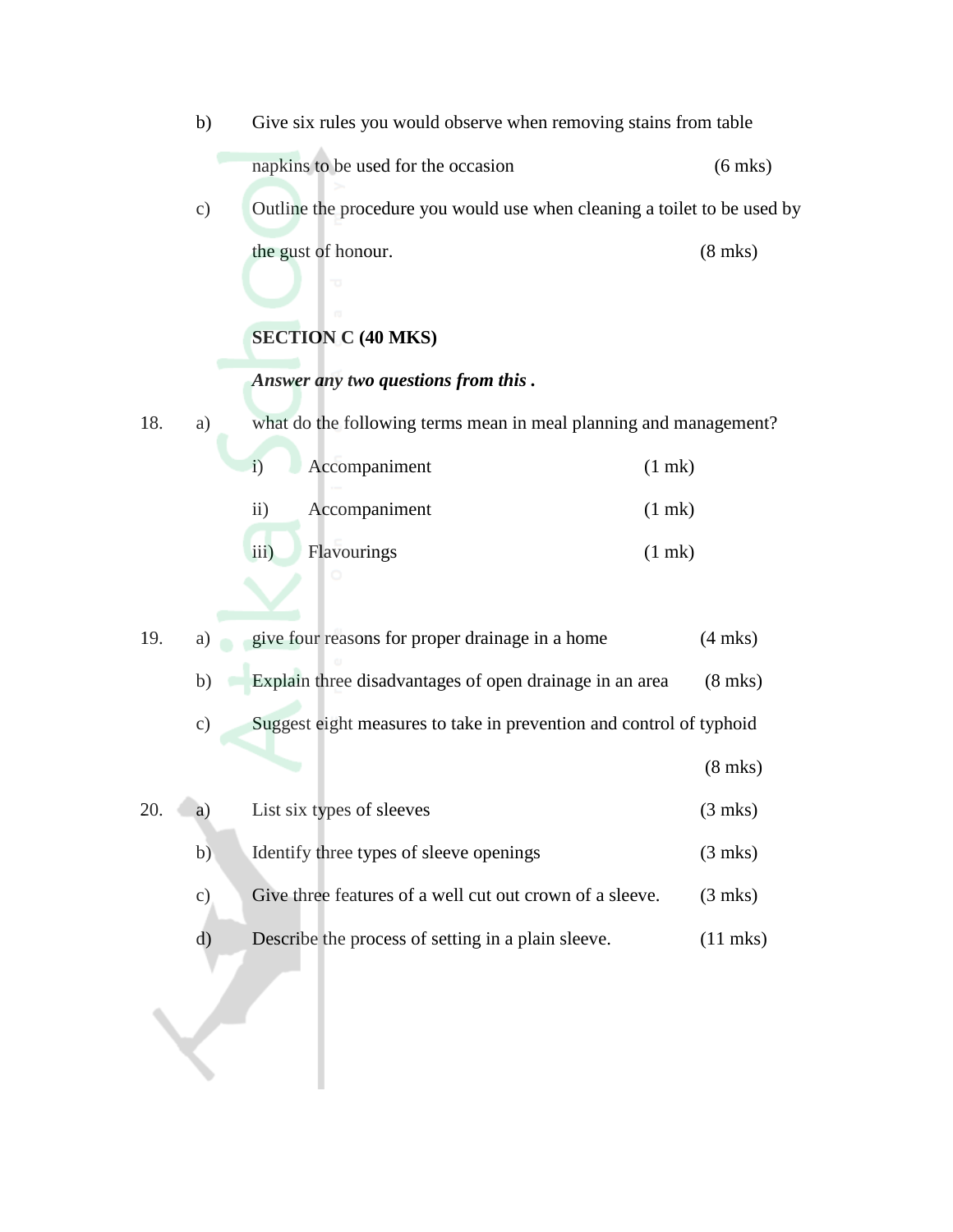## **PAPER 2**

A pattern of a girl's blouse is provided. You are advised to study the sketches,

instructions and layout carefully before you begin the test.

Materials provided

- 1. Pattern pieces for the blouse:
	- A- Blouse front
	- B- Blouse back
	- C- Collar
	- D- Pocket
- 2. Lightweight plain cotton fabric cotton long by 90cm wide.
- 3. Sewing thread to match the fabric.
- 4. One large envelope

#### **THE TEST**

Using the materials provided, cut out and make the LEFT HALF of the blouse to show the following processes:

- a) Making of an open seam at the shoulder;
- b) Making of the side seam using a French seam;
- c) Neatening of the blouse from facing;
- d) Preparation of the Collar